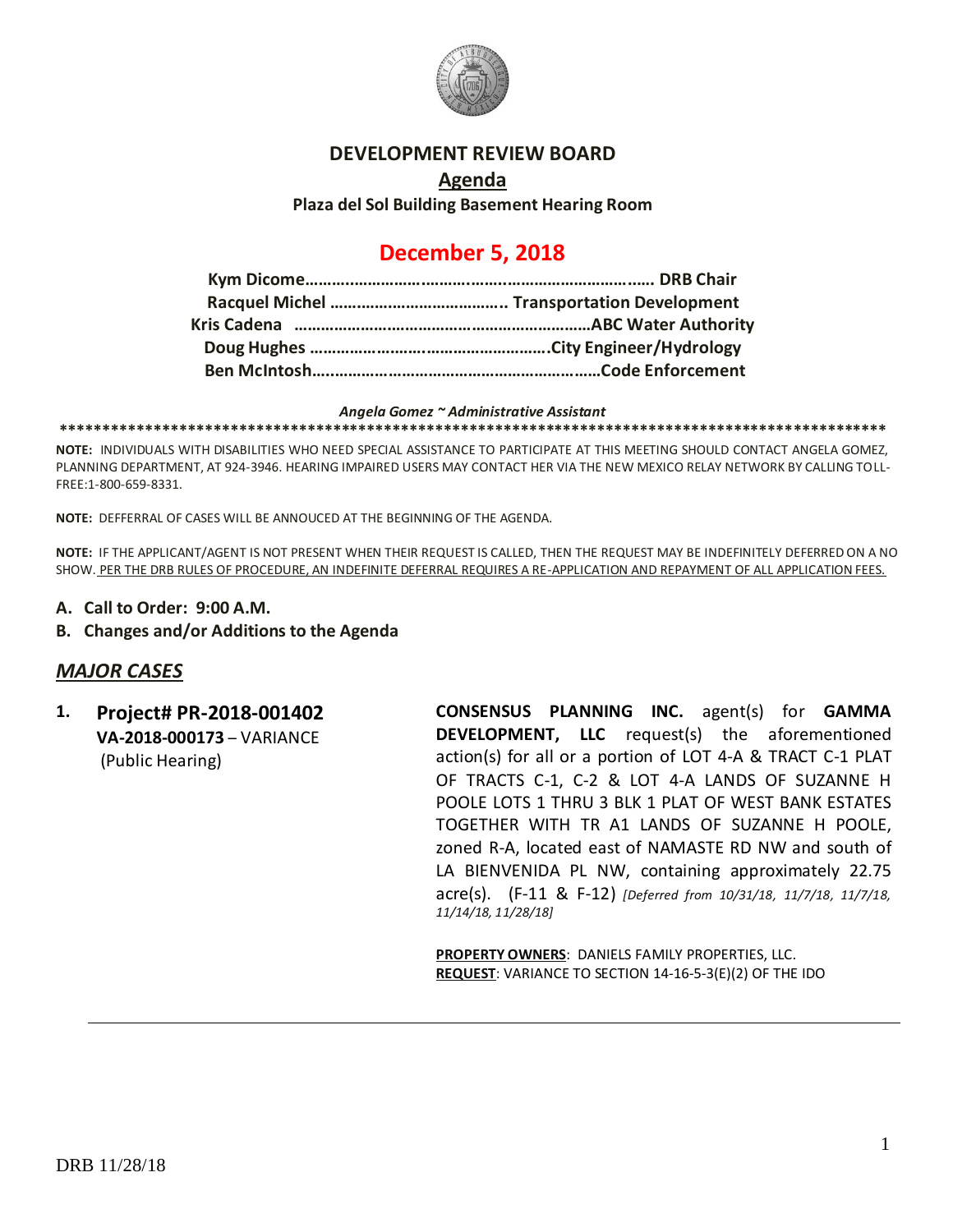| 2. | Project# PR-2018-001811<br>VA-2018-000193 - VARIANCE<br>(Public Hearing) | AUSTIN'S CARPORTS agent(s) for JUAN A. MEJIAS<br>request(s) the aforementioned action(s) for all or a portion<br>of LOT 11 BLOCK 13, CARLISLE DEL CERO, zoned R-1C,<br>located at 4600 HILTON AVE NE, containing approximately<br>$0.179$ acre(s). $(G-17)$                       |  |
|----|--------------------------------------------------------------------------|-----------------------------------------------------------------------------------------------------------------------------------------------------------------------------------------------------------------------------------------------------------------------------------|--|
|    |                                                                          | PROPERTY OWNERS: MEJIAS JUAN<br><b>REQUEST: PROPOSED CARPORT W/IN SETBACK</b>                                                                                                                                                                                                     |  |
| З. | Project# PR-2018-001812<br>VA-2018-00194 - VARIANCE<br>(Public Hearing)  | AUSTIN'S CARPORTS agent(s) for JAMES E. PAYNE<br>request(s) the aforementioned action(s) for all or a portion<br>of LOT 23, BLOCK 13, ELDER HOMESTEAD ADDN, zoned R-<br>1C, located at 905 GEORGIA ST SE, containing<br>approximately 0.1722 acre(s). (L-18)                      |  |
|    |                                                                          | <b>PROPERTY OWNERS: PAYNE JAMES E &amp; SIGRID J</b><br><b>REQUEST: PROPOSED CARPORT W/IN SETBACK</b>                                                                                                                                                                             |  |
| 4. | Project# PR-2018-001827<br>VA-2018-00197 - VARIANCE<br>(Public Hearing)  | <b>AUSTIN'S CARPORTS</b> agent(s) for <b>JOE GARDIN</b> request(s)<br>the aforementioned action(s) for all or a portion of LOT 52,<br>BLOCK 3, DESERT TERRACE UNIT 5, zoned R-1C, located at<br>6124 DOWNEY ST NE, containing approximately 0.1742<br>$\arccos(5)$ . (F-18)       |  |
|    |                                                                          | PROPERTY OWNERS: GAUDIN JOSEPH D & TERRY STEFANIE F<br><b>REQUEST: PROPOSED CARPORT W/IN SETBACK</b>                                                                                                                                                                              |  |
| 5. | Project# PR-2018-001829<br>VA-2018-00198 - VARIANCE<br>(Public Hearing)  | RESPEC INC. agent(s) for SUNDOWNER HOSPITALITY INC.<br>request(s) the aforementioned action(s) for all or a portion<br>of LOTS 1 THRU 5 BLOCK 2 HUNING'S HIGHLAND ADDITION,<br>zoned MX-FB-FX, located at 105 BROADWAY BLVD SE,<br>containing approximately .8035 acre(s). (K-14) |  |
|    |                                                                          | <b>PROPERTY OWNERS: SUNDOWNER HOSPITALITY LLC</b><br><b>REQUEST:</b> VARIANCE TO DPM REQUIREMENT FOR DEDICATING R/W                                                                                                                                                               |  |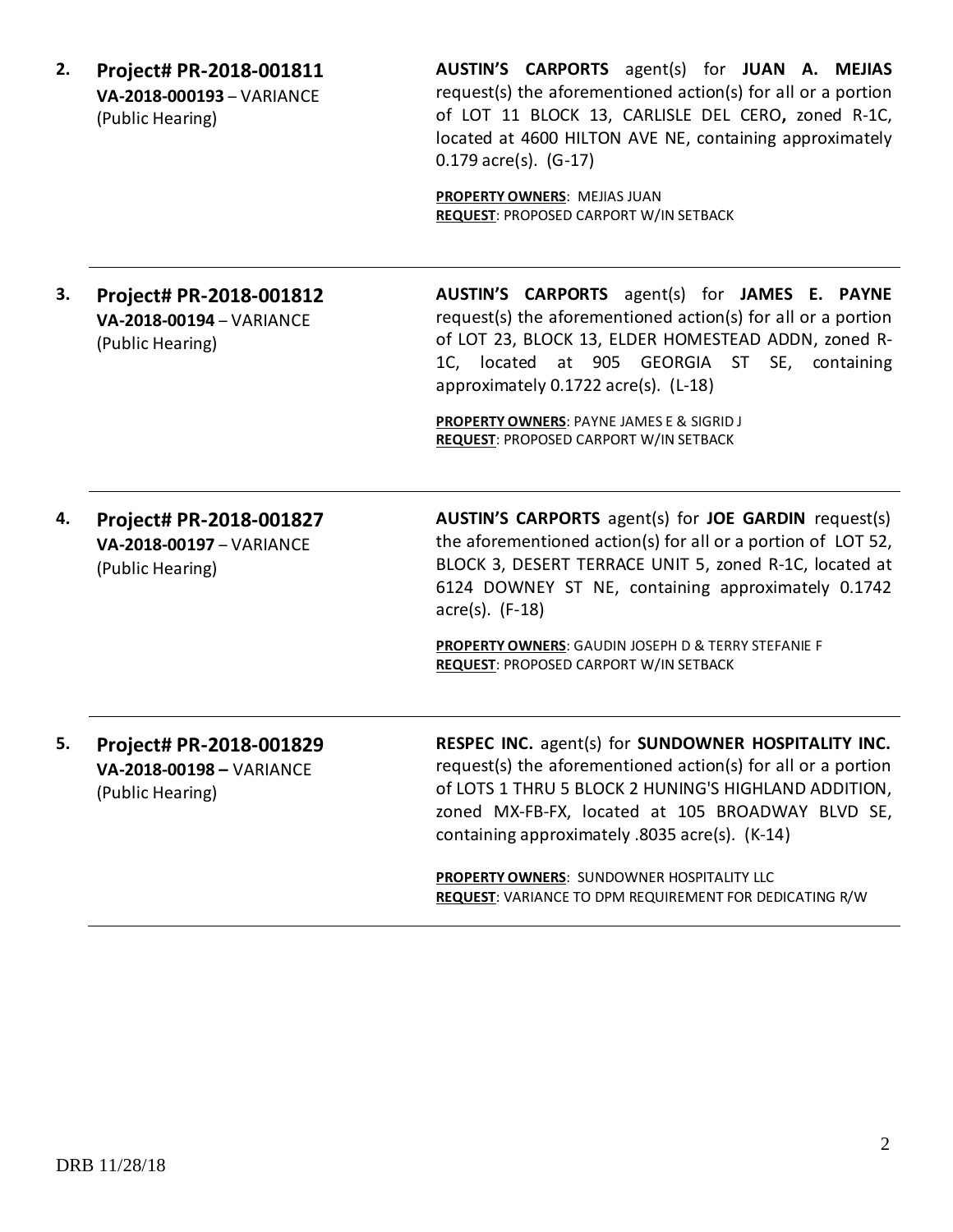| 6.<br>(1000845)<br><b>RIGHT OF WAY</b><br><b>EASEMENT</b><br>(Public Hearing) | Project# PR-2018-001361<br>SD-2018-00105 - VACATION OF PUBLIC<br>SD-2018-00104 - VACATION OF PRIVATE | TIERRA WEST LLC agent(s) for BEN E. KEITH COMPANY<br>AND SWIRE PACIFIC HOLDINGS, INC. request(s) the<br>aforementioned action(s) for all or a portion of LOT 1A<br>BULK OF PLAT OF LOT 1-A UNSER TOWNE CROSSING + LOT<br>8 SUBD PLAT OF UNSER TOWNE CROSSING, zoned NR-BP,<br>located on UNSER BLVD. NW between LOS VOLCANES RD<br>NW and GALLATIN PL NW containing approximately<br>53.4218 acre(s). (J-10) |
|-------------------------------------------------------------------------------|------------------------------------------------------------------------------------------------------|--------------------------------------------------------------------------------------------------------------------------------------------------------------------------------------------------------------------------------------------------------------------------------------------------------------------------------------------------------------------------------------------------------------|
|                                                                               |                                                                                                      | PROPERTY OWNERS: BEN E KEITH CO AND SWIRE PACIFIC HOLDINGS,<br>INC DBA SWITE COCA-COLA USA<br>REQUEST: VACATE A REMNANT ROAD R/W AND PRIVATE ACCESS<br><b>EASEMENT</b>                                                                                                                                                                                                                                       |
| 7.                                                                            | Project# PR-2018-001786<br><b>SD-2018-00108 - VACATION OF</b><br><b>EASEMENT</b><br>(Public Hearing) | MYERS, McCREADY & MYERS P.C. agent(s) for KKMM, LLC<br>request(s) the aforementioned action(s) for all or a portion<br>of LOTS 1 - 5 + 16' STRIP, BLOCK B, DURAN & ALEXANDER<br>ADDN, zoned MX-L, located at the SWC of 4TH ST NW and<br>MOUNTAIN RD NW containing approximately .7816 acre(s).<br>$(J-14)$                                                                                                  |
|                                                                               |                                                                                                      | PROPERTY OWNERS: WU CHUAN-TA & SUE JEAN TR WU LVT & LIU S<br>DER S & CAFEN C LIU FAMILY LVT & CHENG S YUNG UTA & CHENG F<br><b>CHUI CHENG LVT</b><br><b>REQUEST: VACATE AN EASEMENT</b>                                                                                                                                                                                                                      |
| 8.                                                                            | Project# PR-2018-001373<br>SI-2018-00233 - SITE PLAN<br>(Public Meeting)                             | LEE GAMELSKY FCS agent(s) for CITY OF ALBUQUERQUE<br>request(s) the aforementioned action(s) for all or a portion<br>of TRACT OF LAND WITHIN NW/4 NW/4 NW/4 EXC A S'WLY<br>POR SEC 33 T10N R2E, zoned NR-C, located at 10001 DE<br>VARGAS RD SW west of 98 <sup>th</sup> STREET SW, containing<br>approximately 12.84 acre(s). (M-09)                                                                        |
|                                                                               |                                                                                                      | PROPERTY OWNERS: CITY OF ALBUQUERQUE<br>REQUEST: SITE PLAN FOR A PROPOSED CITY COMMUNITY CENTER                                                                                                                                                                                                                                                                                                              |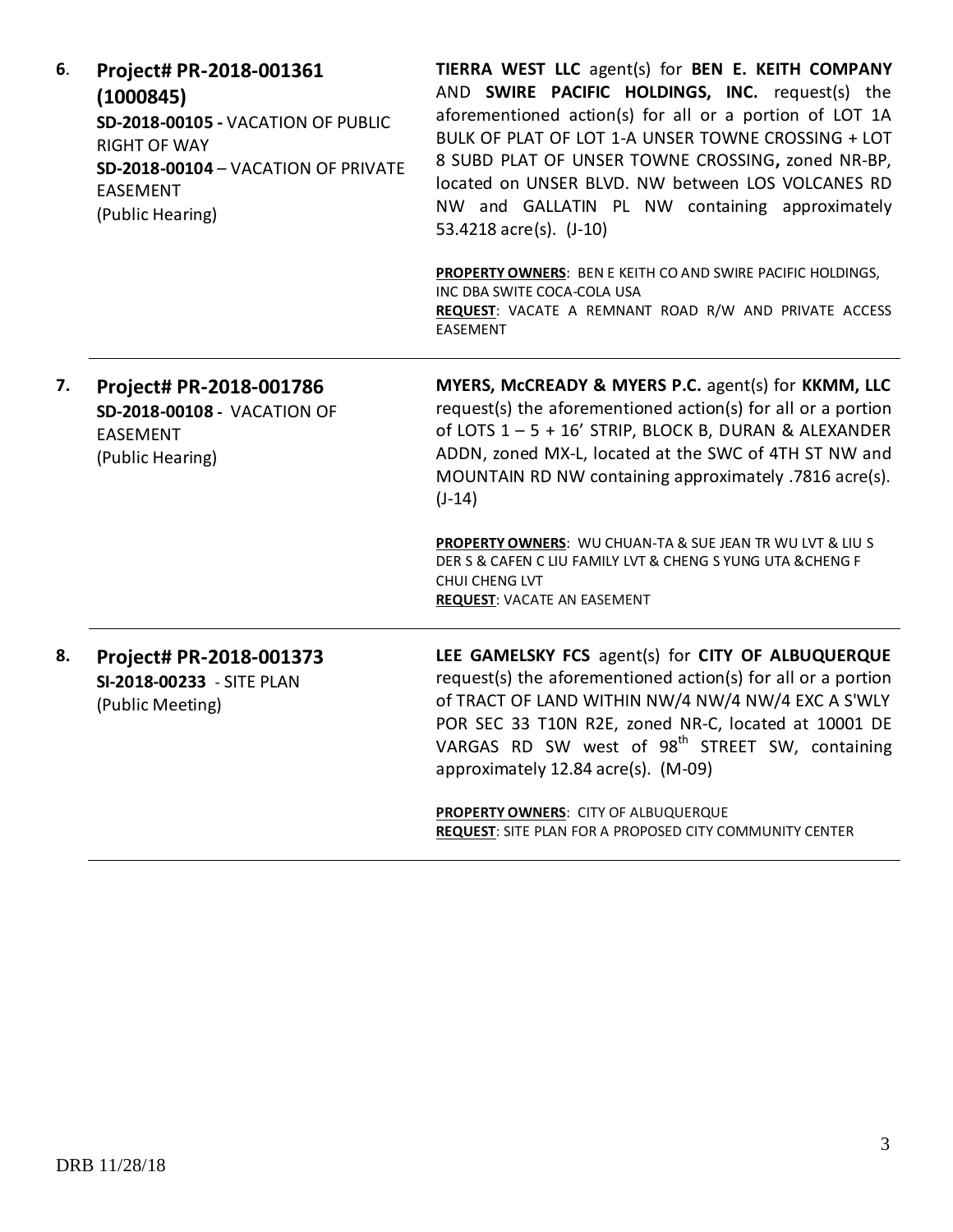| TIERRA WEST LLC agent(s) for MONTANO 1-25 BEACH                                                         |
|---------------------------------------------------------------------------------------------------------|
| <b>PROPERTY LLC</b><br><b>ACQUISITION</b><br>request(s) the                                             |
| aforementioned action(s) for all or a portion of PARCEL B-                                              |
| 1+C-1 PLAT OF PARCELS C-1, C-2, C-3, C-4 & B-1,                                                         |
| RENAISSANCE CENTER III, zoned NR-C, located on DESERT                                                   |
| SURF CIRCLE NE between ALEXANDER BLVD, NE and                                                           |
| MONTANO RD NE, containing approximately 23.8658<br>$\text{acre}(s)$ . $(F-16)$ [Deferred from 11/14/18] |
|                                                                                                         |

**PROPERTY OWNERS**: MONTANO I-25 BEACH PROPERTY LLC **REQUEST**: LOT LINE ADJUSTMENT, GRANTING OF EASEMENTS AND COMPLETE VACATION ACTION

### **10. Project# 1011598 18DRB-70137** - VACATION OF PUBLIC RIGHT-OF-WAY **18DRB-70138** - SIDEWALK VARIANCE **18DRB-70139** - SUBDIVISION DESIGN VARIANCE FROM MINIMUM DPM **STANDARDS 18DRB-70140** - MINOR - PRELIMINARY/ FINAL PLAT

**BOB KEERAN** request(s) the above action(s) for all or a portion of Lot(s) 17 & 18, Block(s) 4, Tract(s) 3, NORTH ALBQ ACRES Unit 3**,** zoned PD (RD/5DUA), located on VENTURA ST NE between SIGNAL AVE NE and ALAMEDA BLVD NE, containing approximately 2 acre(s). (C-20) *[Deferred from 5/16/18, 6/13/18, 7/18/18 8/8/18, 9/12/18, 10/24/18]*

#### *MINOR CASES*

## **11. Project# PR-2018-001681 (1003449)**

**SI-2018-00194** – FINAL SIGN OFF OF EPC SITE DEVELOPMENT PLAN FOR BUILDING PERMIT (18EPC-40032) (Public Meeting)

**CONSENSUS PLANNING INC.** agent(s) for **JACKSON REAL ESTATE SERVICES INC.** request(s) the aforementioned action(s) for all or a portion of TRACT 52 UNIT 2**,** TOWN OF ATRISCO GRANT, zoned PD, located on SUNSET GARDENS RD. SW, between  $82^{ND}$  ST SW and  $86^{th}$  ST SW, containing approximately 6.1 acre(s). (L-09)*[Deferred from 10/17/18, 11/7/18, 11/14/18, 11/28/18]*

**PROPERTY OWNERS**: MONTY CARRICO **REQUEST**: FINAL SIGN-OFF OF EPC SITE DEVELOPMENT PLAN FOR BUILDING PERMIT FOR AN 81 UNIT APARTMENT DEVELOPMENT

#### *SKETCH PLAT*